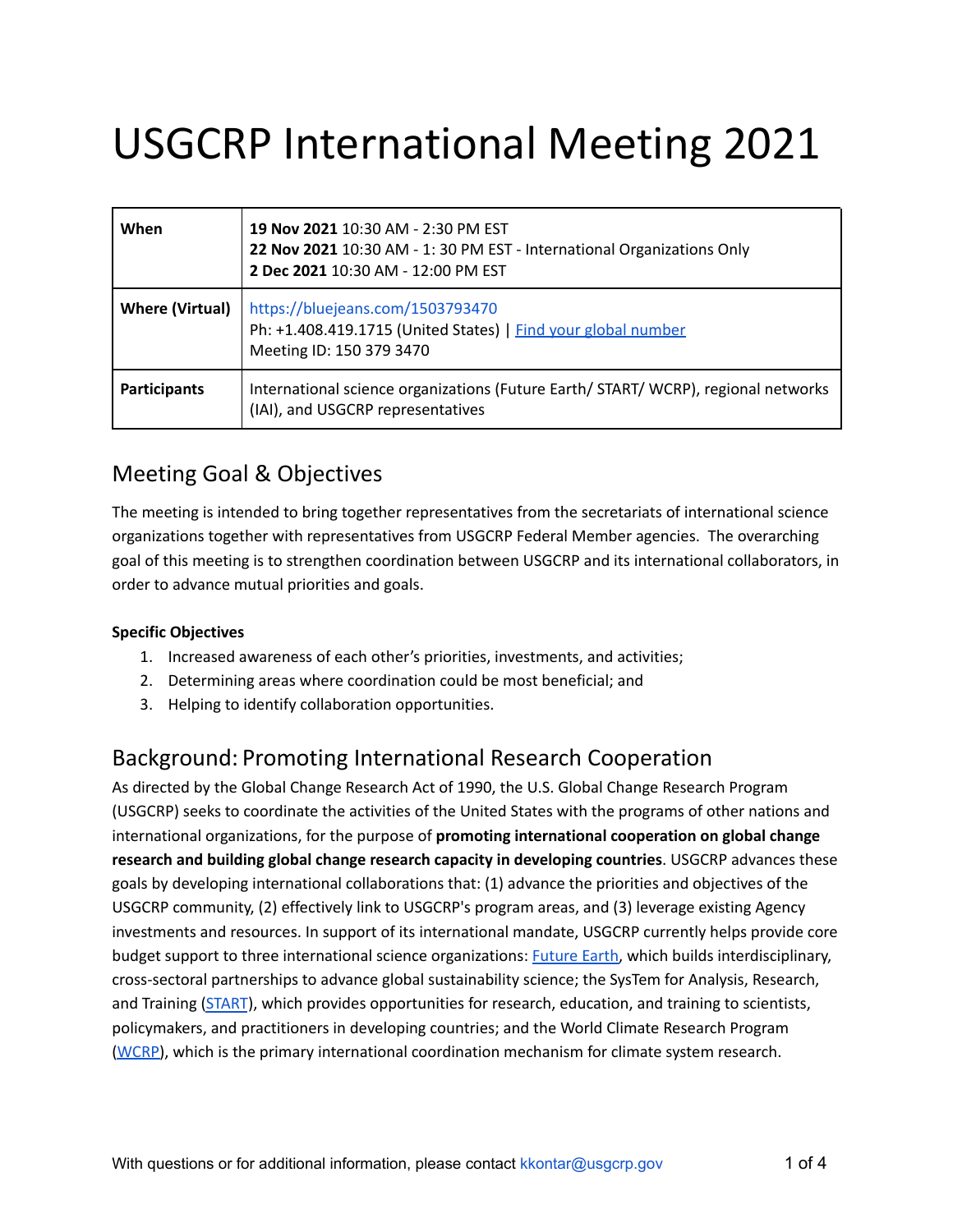## **Day 1 AGENDA | Friday, 19 November 2021 | 10:30 AM - 2:30 PM EST**

*Objective: to enhance mutual awareness of each organization's priorities, investments, and activities.*

| $10:15 - 10:30$                                                                                                                                                                                                                      | (Optional) Virtual Coffee & Tech Check                                                                                                                                             |  |
|--------------------------------------------------------------------------------------------------------------------------------------------------------------------------------------------------------------------------------------|------------------------------------------------------------------------------------------------------------------------------------------------------------------------------------|--|
| $10:30 - 10:45$                                                                                                                                                                                                                      | Welcome, Meeting Overview & Expected Outcomes                                                                                                                                      |  |
| <b>USGCRP Updates</b>                                                                                                                                                                                                                |                                                                                                                                                                                    |  |
| $10:45 - 11:00$                                                                                                                                                                                                                      | <b>USGCRP Updates</b>                                                                                                                                                              |  |
| $11:00 - 11:20$                                                                                                                                                                                                                      | <b>IAIWG Updates</b><br>Overview of emerging international collaborative efforts, e.g., LACI (Latin<br>American & Caribbean Initiative: Climate Risk Assessment Capacity Building) |  |
| 11:20 - 11:50                                                                                                                                                                                                                        | <b>Moderated Discussion</b>                                                                                                                                                        |  |
| <b>BREAK</b>                                                                                                                                                                                                                         |                                                                                                                                                                                    |  |
| <b>International Programs Updates</b><br>The presentations will consist of a high-level overview of the organizations' structure, functioning,<br>recent evolution, and key priorities, as well as potential areas of collaboration. |                                                                                                                                                                                    |  |
| $12:00 - 12:15$                                                                                                                                                                                                                      | <b>Future Earth Updates</b>                                                                                                                                                        |  |
| $12:15 - 12:30$                                                                                                                                                                                                                      | <b>START Updates</b>                                                                                                                                                               |  |
| 12:30 - 12:45                                                                                                                                                                                                                        | <b>WCRP Updates</b>                                                                                                                                                                |  |
| $12:45 - 1:00$                                                                                                                                                                                                                       | <b>IAI Updates</b>                                                                                                                                                                 |  |
| $1:00 - 1:30$                                                                                                                                                                                                                        | <b>Moderated Discussion</b>                                                                                                                                                        |  |
| <b>BREAK</b>                                                                                                                                                                                                                         |                                                                                                                                                                                    |  |
| <b>USGCRP Agencies' Updates: International Priorities</b>                                                                                                                                                                            |                                                                                                                                                                                    |  |
| 1:45 - 2:25 PM                                                                                                                                                                                                                       | High-level Presentations from USGCRP Agencies & IWGs<br>Moderated Q&A                                                                                                              |  |
| 2:25-2:30 PM                                                                                                                                                                                                                         | Closing Remarks & Overview of Day 2 & 3                                                                                                                                            |  |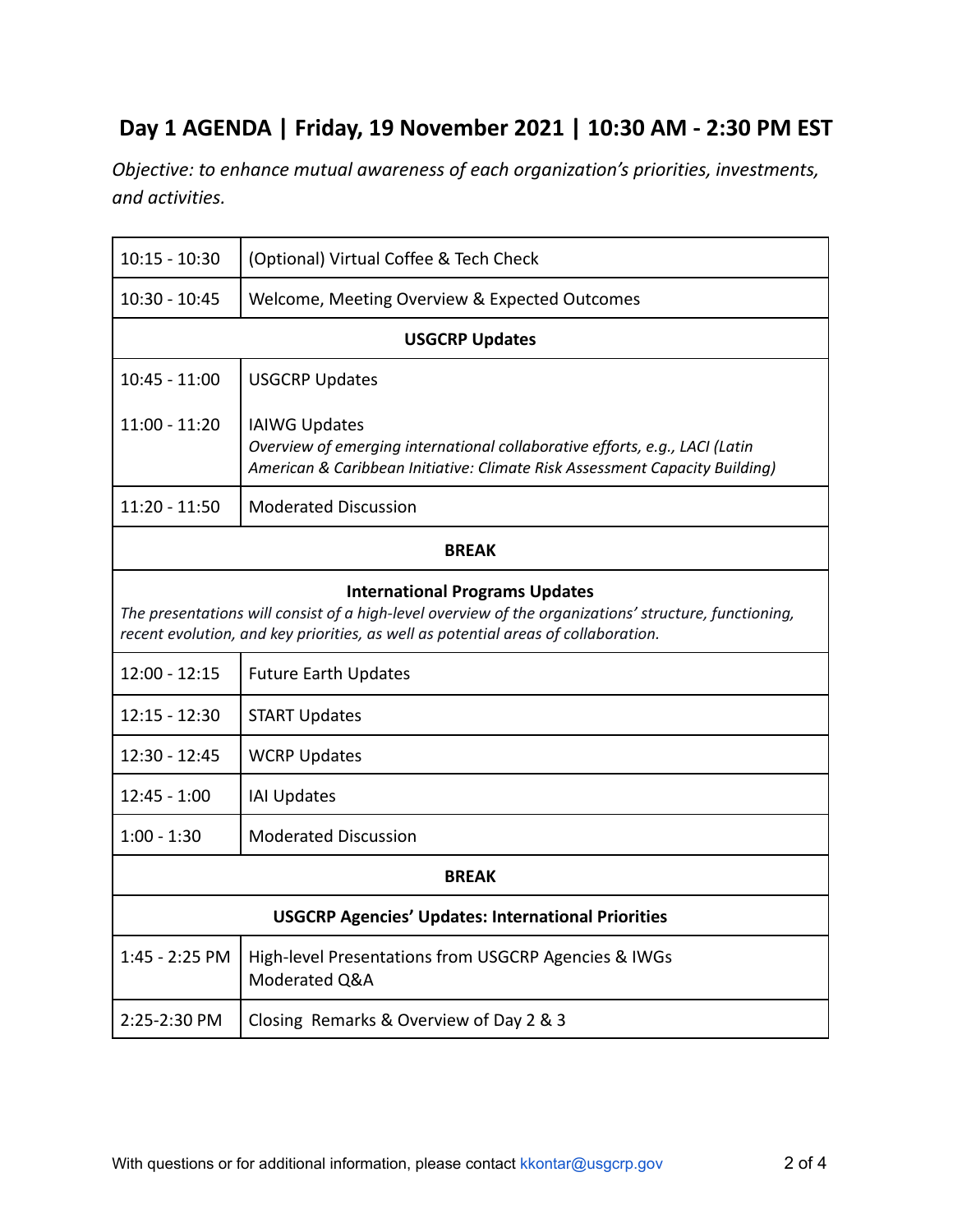#### **Day 2 AGENDA | Monday, 22 November 2021 |10:30 AM - 1:30 PM EST**

**Note: This part of the meeting is intended only for the International Programs**

*Objective: for the International Programs to identify specific activities that can advance shared priorities, leverage resources, as well as help fill knowledge gaps and disseminate lessons learned and best practices.*

| $10:15 - 10:30$ | (Optional) Virtual Coffee & Tech Check                                            |  |
|-----------------|-----------------------------------------------------------------------------------|--|
| $10:30 - 10:40$ | Welcome, Workshop Overview & Expected Outcomes                                    |  |
| $10:40 - 10:50$ | Highlights from DAY 1                                                             |  |
| $10:50 - 11:30$ | Part 1<br>Reviewing Programs' Collaboration & Coordination                        |  |
| <b>BREAK</b>    |                                                                                   |  |
| 11:40 - 12:40   | Part 2<br>Generating & Processing Ideas for Enhanced Collaboration & Coordination |  |
| <b>BREAK</b>    |                                                                                   |  |
| $12:50 - 1:20$  | Part 3<br>Solidifying What We Learned & How to Move Forward                       |  |
| $1:20 - 1:30$   | <b>Summary &amp; Next Steps</b>                                                   |  |